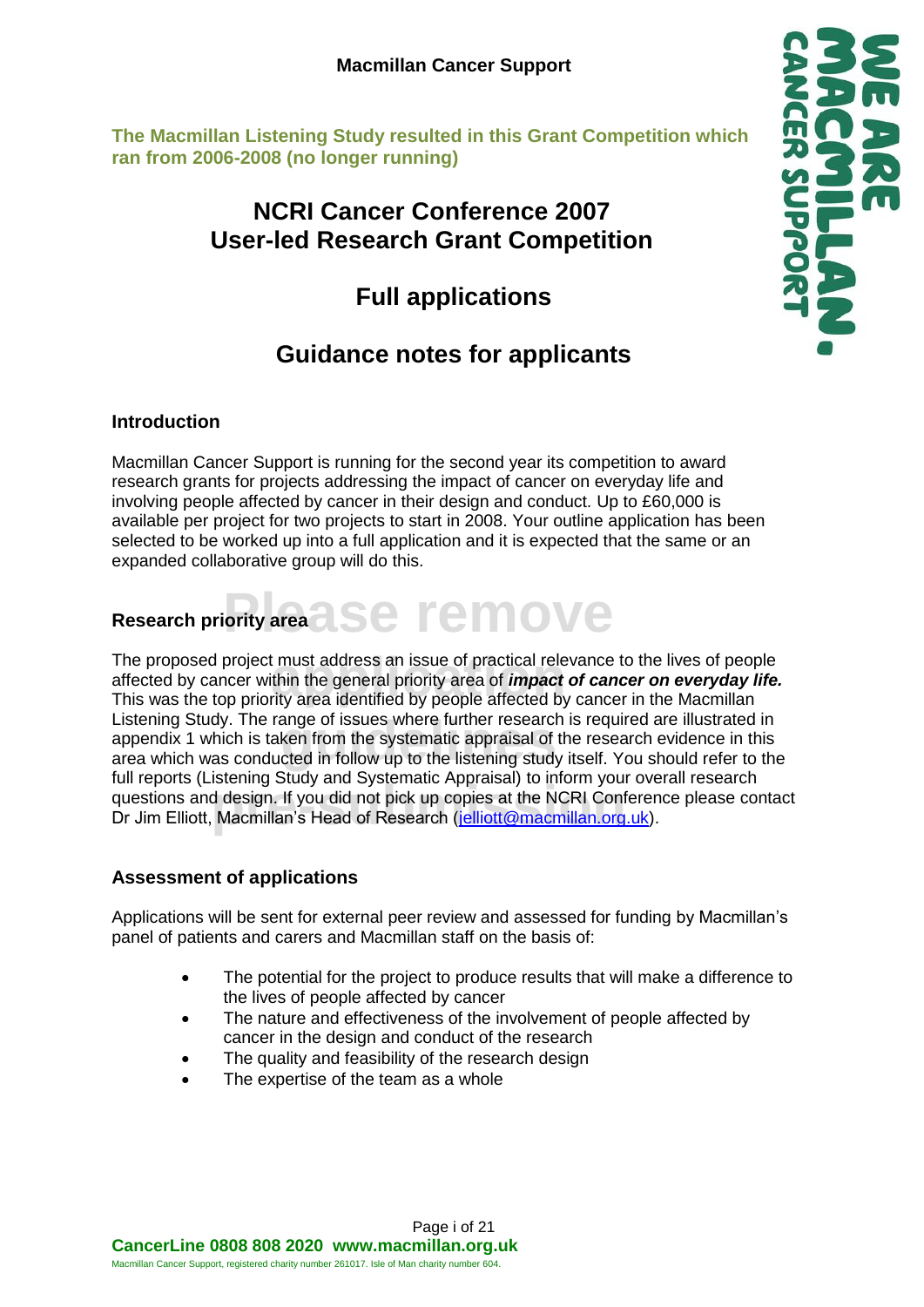#### **Role of the NCRI Consumer Liaison Group (CLG) members and other patients and carers**

Macmillan expects that in working up your full application you will inform and involve the patient or carer who signed the outline application. Their level of involvement will be negotiable and should not be seen as exclusive as far as user involvement in the project is concerned. Note that it is a condition of funding that there is *appropriate* and *effective* user involvement in research funded by Macmillan that ensures that the research is both *relevant* to and has an *impact* on the lives of people affected by cancer. As a guide to deciding whether and how to involve people affected by cancer at any stage the following questions may help when considered both from the viewpoint of the research team and the people who be involved themselves:

- Is there a task or role that can be undertaken by a service user?
- $\bullet$  Do they have the necessary skills to do the task(s) / role(s) or could they be quickly and easily trained to do so? And
- Would their involvement make a difference to the way the research is approached or conducted?

**Produced** research the answer to all three que cheriod research the answer to all three que If for any aspect of the proposed research the answer to all three questions is yes then it is probably appropriate to involve them.

# **abulary** resolution Cancer St **Engagement and involvement of Macmillan Cancer Support in the research**

Machiman would like the research you do to have an impact on the lives of people affecte<br>by cancer. One way of facilitating that is to involve Macmillan service development staff in<br>the steering arrangements for your proje **pre-services.** We expect these links to be established due full application. Please include brief details of this in s<br>and management. Please contact Dr. Jim Elliott. Macmill Macmillan would like the research you do to have an impact on the lives of people affected by cancer. One way of facilitating that is to involve Macmillan service development staff in potential service implications for the research and have extensive networks within clinical and social care services. We expect these links to be established during the process of working up the full application. Please include brief details of this in section 3.6 of the form, project plan and management. Please contact Dr Jim Elliott, Macmillan's Head of Research [\(jelliott@macmillan.org.uk\)](mailto:jelliott@macmillan.org.uk) for advice on the appropriate Macmillan Development Manager to approach.

#### **Completing the full application form**

The application form is arranged in eight sections and has been designed to make the minimum necessary demands on applicants commensurate with principles of probity and governance for the level of funding applied for. The form itself should be completed by the person who will take overall responsibility for the conduct of the proposed research (the Lead Applicant). It is in the Lead Applicant's own interest to provide the information requested on the form in the manner prescribed and as fully and clearly as possible. The eight sections where information is requested are as follows:

- 1 Proposal applicants
- 2 Summary of proposed research
- 3 Details of proposed research
- 4 Summary of financial details
- 5 References
- 6 Curricula Vitae for all named applicants
- 7 Team expertise
- 8 Declarations and confirmation of costs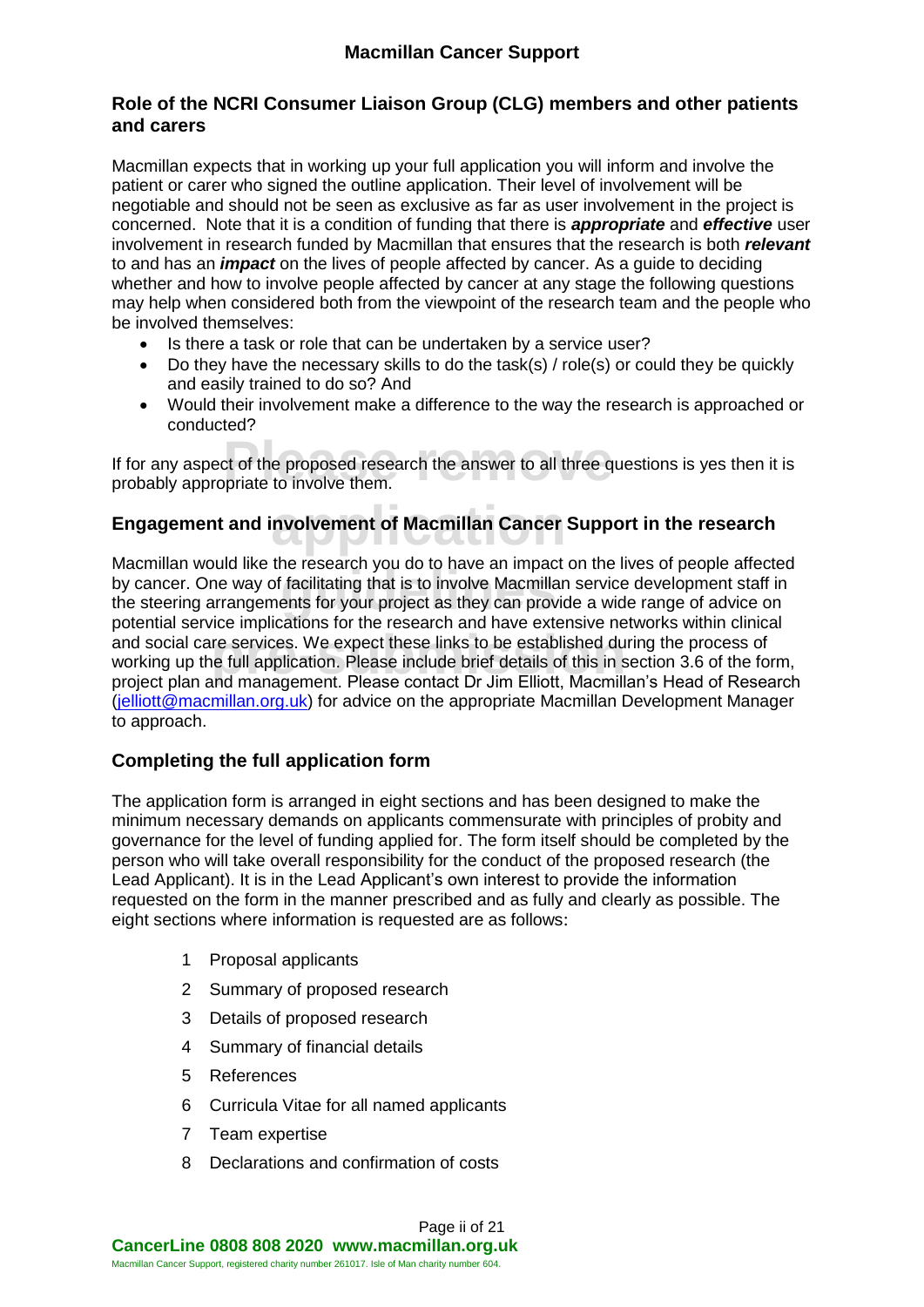Please ensure that the proposed project under the headings above is described in *plain English* throughout with any technical terms explained as simply and clearly as possible.

Guidance notes for completing each section are given below.

#### **SECTION 1. PROPOSAL APPLICANTS**

**Project title:** Please choose a short and informative title that avoids jargon and technical knowledge.

**Proposed start date and date and duration in months:** Note that given the level of funding Macmillan can make available it is expected that most projects will be relatively short-term and be completed within a year to eighteen months.

**Applicant details:** It is expected that applications will be developed by a collaborative group of professionals and people affected by cancer.

tions with Macmillan Cancer Support will be through th<br>'essional or a person affected by cancer. However, ple<br>for up to six additional applicants who could be profes All communications with Macmillan Cancer Support will be through the Lead Applicant, who could be a professional or a person affected by cancer. However, please also include contact details for up to six additional applicants who could be professionals including researchers, clinicians or managers, or people affected by cancer.

researchers, clinicians or managers, or people affected by cancer.<br>Please indicate what role each named applicant will play in the proposed research and what discipline or expertise they bring to the work.

alsophilic of expensive and contribution are as people affected by cancer should indicate this<br>Applicants whose role and contribution are as people affected by cancer should indicate this other term they feel comfortable with. They should put '*N/A*' in 'Organisation' unless they are a member of a user representative group in which case enter which one(s). under 'post held', either as *'user representative'*, *'person affected by cancer'* or whatever a member of a user representative group in which case enter which one(s).

To help Macmillan identify and select appropriate peer reviewers please suggest up to thee people who we could approach, noting that there is no obligation to do this nor guarantee that we will use them.

Please add as many additional pages as are necessary to complete the details of all the applicants

#### **SECTION 2. SUMMARY OF PROPOSED RESEARCH**

Please complete the whole of this section. Sub-sections may be lengthened or shortened to suit your needs, so long as these sections fit within a **maximum of 1 page**.

The information in this section is needed for entry onto Macmillan's research database should the proposal be funded.

#### **Applications where the 1 page limit in Section 2 is exceeded will not be accepted.**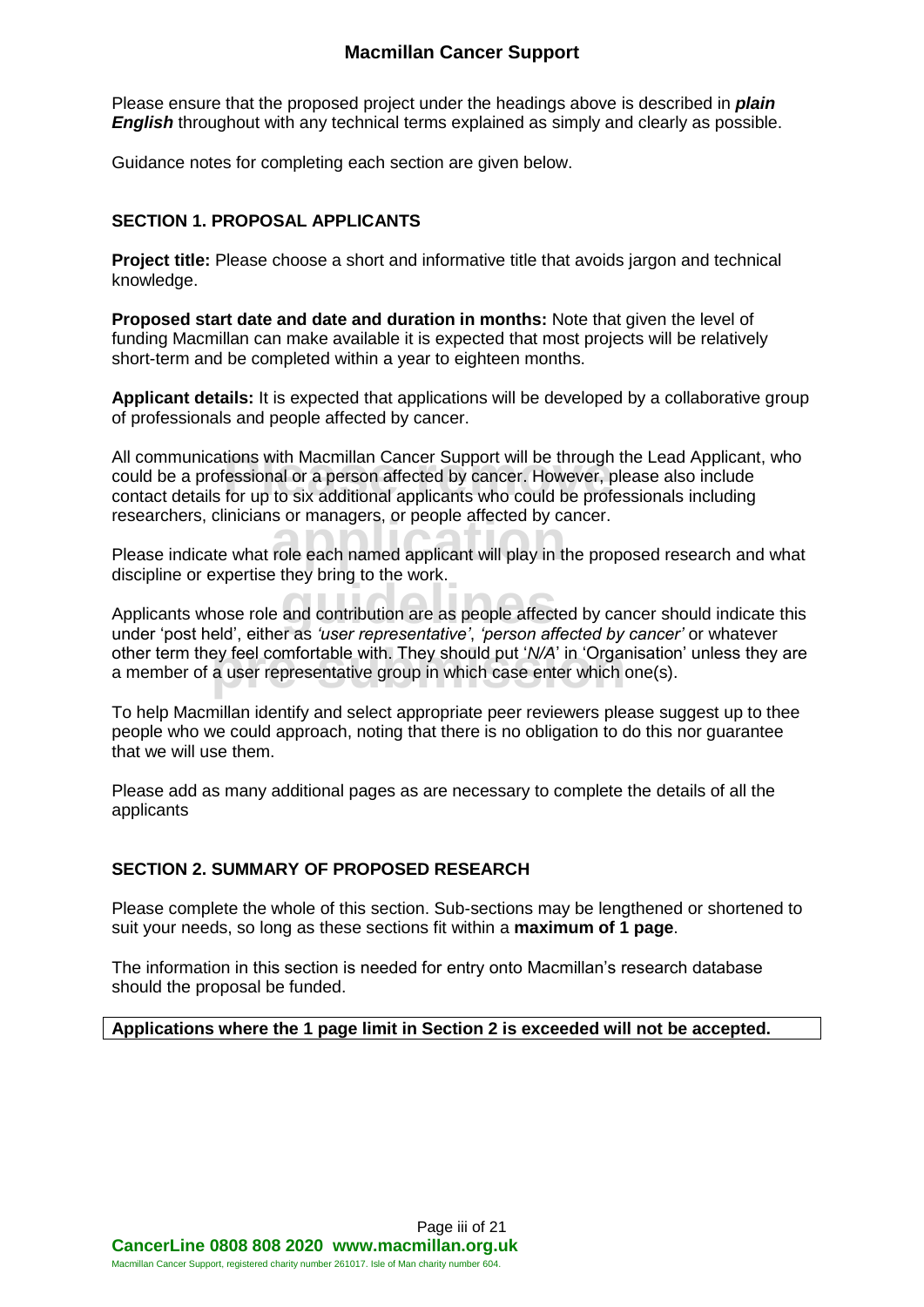#### **SECTION 3**. **DETAILS OF PROPOSED RESEARCH**

Please complete the whole of this section. Sub-sections may be lengthened or shortened to suit your needs, so long as this section fits within a **maximum of 5 pages**.

**3.1 – Background:** Explain the policy, service and theoretical background to the planned project and the relevance of the issues to Macmillan Cancer Support and the priority area.

**3.2 - Aims:** Provide aims and objectives that are realistic goals and well-matched to the proposed programme of work.

**3.3 - Research plan and methods:** Explain the approach proposed and study design. Explain the methods to be adopted, including an outline of the data that will be gathered and an indication of the likely approach towards data analysis.

**3.4 - User involvement:** Explain how people affected by cancer have and will be engaged in the proposed research and the difference their involvement will bring.

in this section, with reference to the definitions given of the different levels of<br>involvement and noting the need to ensure that each aspect of involvement s<br>be appropriate and add value **3.5 - Proposed level and nature of user involvement:** Please complete the boxes involvement and noting the need to ensure that each aspect of involvement should be appropriate and add value.

**3.6 - Project plan and management:** Explain how the activities will be planned and co-ordinated. Give preferred starting date and outline how the time will be allocated (vital) are present abiastive a to be expredicted at **3.6 - Project plan and management:** Explain how the activities will be planned and (with proposed objectives to be completed at each stage). In this section please give

details of the Macmillan Development Manager and their role in the proposed project.<br><mark>3.7- Methods of disseminating and implementing the findings:</mark> Please explain **Pro-submission**<br> **1.5 Federal approval:** Any research that will involve patients or NHS staff or<br> **3.8 - Ethical approval:** Any research that will involve patients or NHS staff or **3.7- Methods of disseminating and implementing the findings:** Please explain how you propose to undertake this phase of the work (be as specific as possible). How will you involve people affected by cancer?

information about them in an NHS setting will require approval from an NHS Ethics Committee. Please give details of approvals and permissions sought. This should include the authority applied to, whether in preparation, submitted or date of approval, reference number etc.

**3.9. Declaration concerning other applications:** If this or a similar proposal has been submitted to another organisation for funding please give details including who it was submitted to, when this was, what the outcome was and if it was unsuccessful what was the reason for this.

**Appendices:** Applicants should **NOT** attach any appendices or additional material.

#### **Applications where the 5 page limit in Section 3 is exceeded will not be accepted.**

#### **SECTION 4. FINANCIAL DETAILS**

This section should be completed along with the accompanying Excel financial spreadsheet (see guidance for its completion below). Please state the total amount applied for from the spreadsheet and then **justify** each itemized cost in the spreadsheet making sure you cover staff and non staff costs, equipment, travel and subsistence costs and any other costs (i.e. why do you need each item and the amount requested).

This section does not have a limit on length.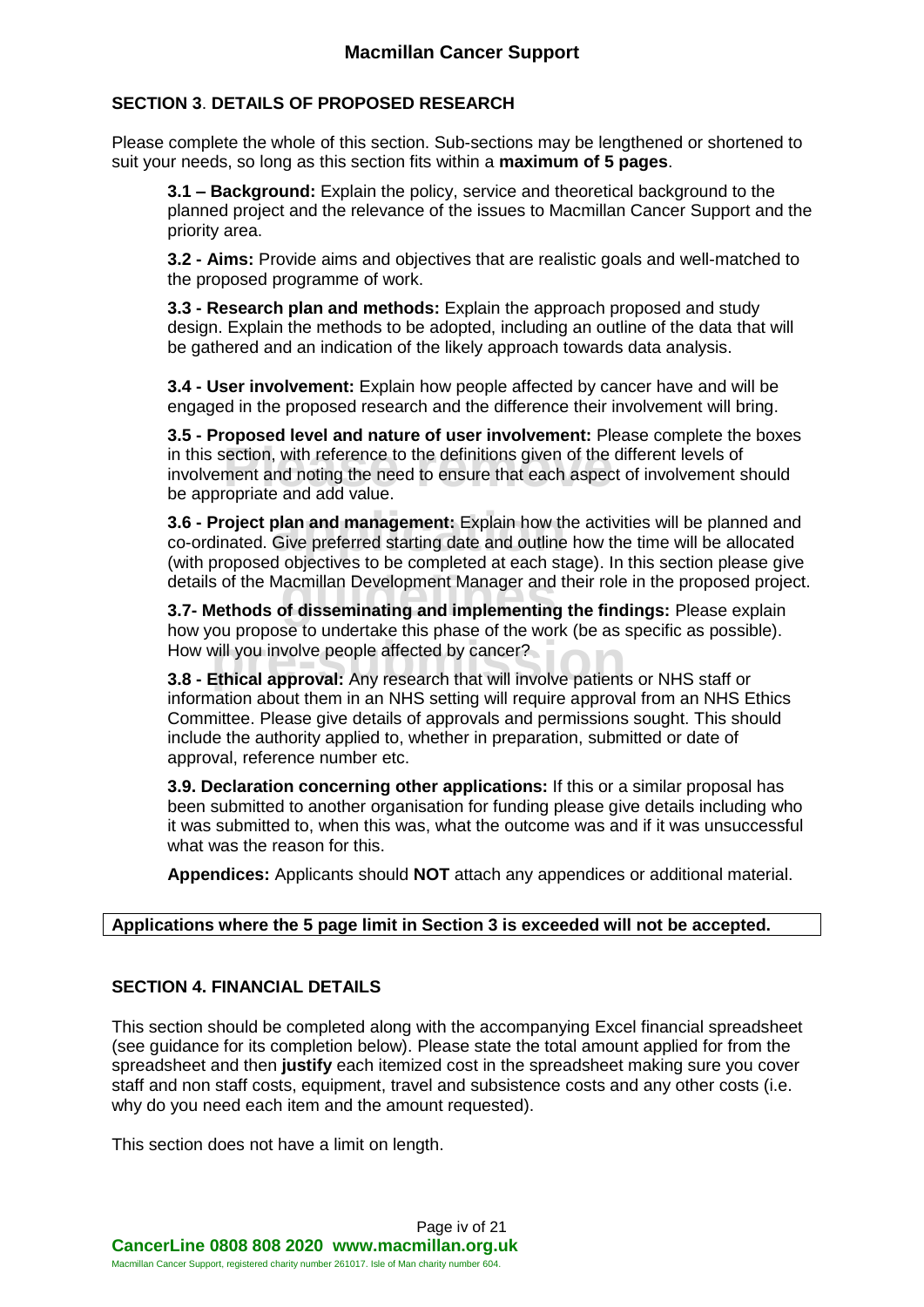#### **Guidance notes for completing the Excel finance spreadsheet**

#### **Introduction**

These guidance notes are to help you complete the accompanying Excel finance spreadsheet, which must be submitted along with the full application form.

In completing the finance spreadsheet please note that, as a charity, Macmillan Cancer Support does not pay university overheads or full economic costing. The grant can cover 'Directly Incurred Costs' as defined in the Transparent Approach to Costing (TRAC) method:

- labour costs for all those contributing to the project, including normal salary increments and increased costs arising from salary awards, broken down by individual.
- **Please remove and related costs that are not included as part of estates. These can be rented or purchase costs.** part of estates. These can be rented or purchase costs.
- travel and subsistence
- $\bullet$  consumables specific to the project  $\blacksquare$
- ic to the project<br>specialist services such as work sub-cont externally provided specialist services such as work sub-contracted out from the research group
- other costs specifically attributed to the project<br> **General notes**

#### **General notes**

**pre-submission** The spreadsheet is divided into five sections:

- 1. Staff salaries
- 2. Travel and subsistence
- 3. Equipment
- 4. Consumables
- 5. Other costs including payments for users

#### *Please enter figures in the un-shaded boxes only.*

#### *The shaded boxes contain formulae to calculate totals and they should not be altered.*

#### *The cells are formatted to show whole pounds only. Please do not alter this and preferably enter all figures as whole pounds.*

Macmillan's financial year is January to December. Please enter costs for each year indicated accordingly, taking into account increment dates for salaries.

#### **Notes for each section:**

1. *Staff salaries* – Please enter the details of all staff who are to be paid from the research grant in the first table. Please enter the proportion (i.e. 0-1.0 not %) of time for each post in the penultimate column and the total will be calculated automatically (totalling salary, weighting, other allowances, superannuation & NI and multiplying that by the proportion WTE).

In the second table please enter the total cost for each member of staff for each year indicated, noting that the grand totals will be calculated automatically.

It is acceptable to include an allowance for inflationary pay rises. These should be included in the basic salary costs.

Staff cost can include those for people affected by cancer if agreement has been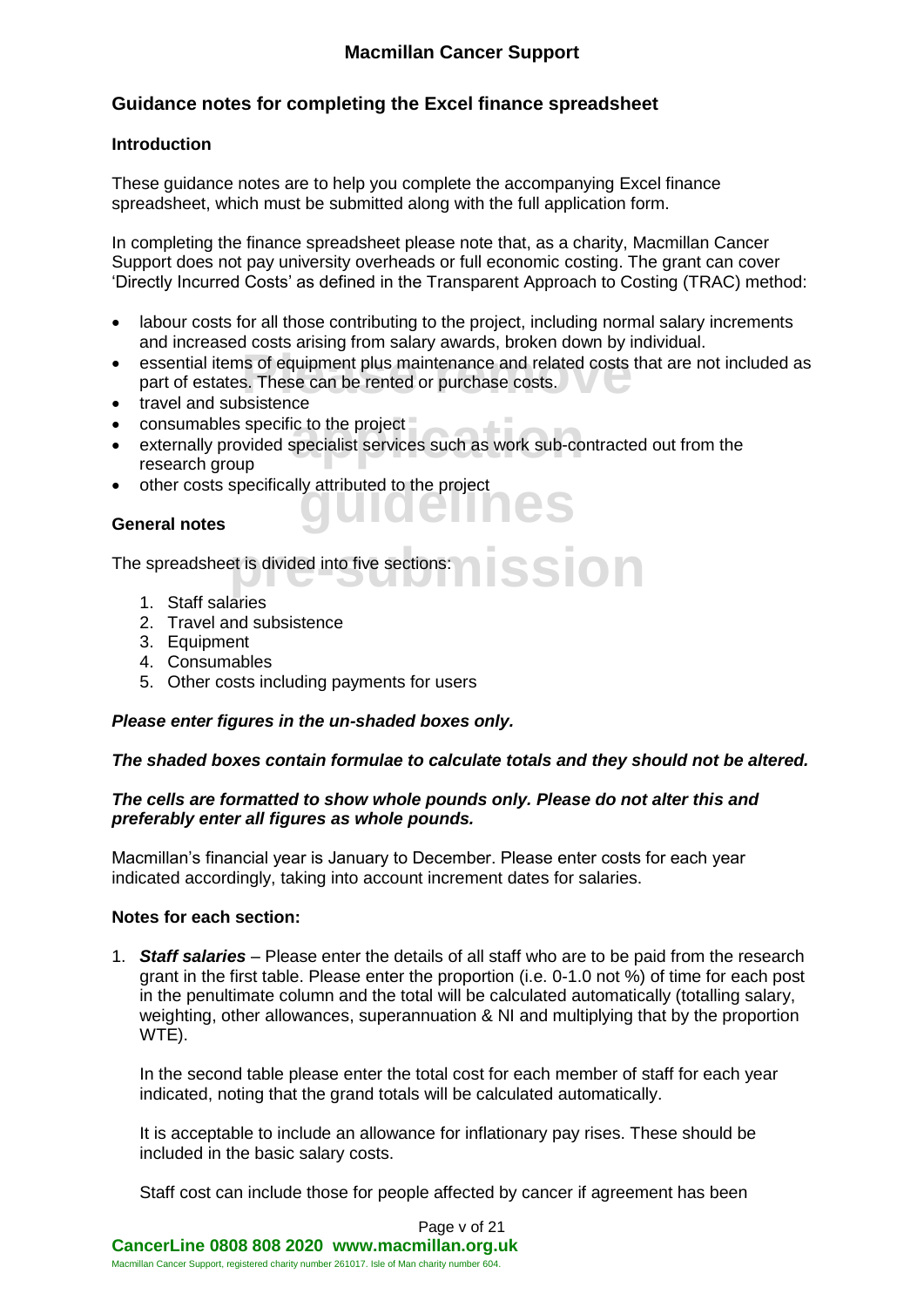reached to pay them as members of the research team rather than just covering their expenses or making sessional payments, which should be included in 'other costs'. Please be aware of the tax implications of making payments to people affected by cancer to pay them for their input into the project. Any payments must be in accordance with the normal procedures of the host organisation that is administering the funds, a representative of which will be signing the declaration in Section 9 of the full application form.

- 2. *Travel and subsistence* Please provide summary details of all travel and subsistence differentiating between those for staff paid on the project and those for people affected by cancer. Please insert additional rows in the table as necessary.
- 3. *Equipment* Please include the cost of any equipment it is essential to purchase for the project and which cannot be made available from elsewhere. This must have been justified in Section 4 of the full application.
- **Consumables** This includes printing, stationery, the purchase of validated reseal<br>tools, etc, as detailed and justified in Section 4 of the full application. Please group 4. *Consumables* – This includes printing, stationery, the purchase of validated research similar items together and insert additional rows in the table as necessary.
- similar fierris together and filsent additional fows in the table as necessary.<br>5. **Other costs including payments for users** Please give details of any other costs that cancer who are providing input into the project if it has not been included in the salaries<br>table. cannot be included in the tables above. This can include payments to people affected by table.

#### **Submitting the Finance Spreadsheet**

Please see the submission notes at the end of these guidelines and submit:

• One hard copy of the financer spreadsheet with the 'top copy' of the completed full application form

**bmission** 

- ten further hard copies of the finance spreadsheet with the ten further copies of the application
- an electronic copy of the spreadsheet either by email or on CD-ROM

#### **SECTION 5. REFERENCES**

Please provide details of all literature cited in Section 3. Please use the following referencing method.

Authors' names and initials. Year. Title of article. *Full title of journal* Volume: first–last page numbers.

For example: Diederichsen F. 1995. Market reforms in healthcare and sustainability of the welfare state: lessons from Sweden. *Health Policy* 32: 141–53.

Give the names and initials of all the authors. If there are more than six authors, include the first six followed by '*et al'*. If the first author has more than one article published in the same year, label the year a,b,c etc.

This section does not have a limit on length.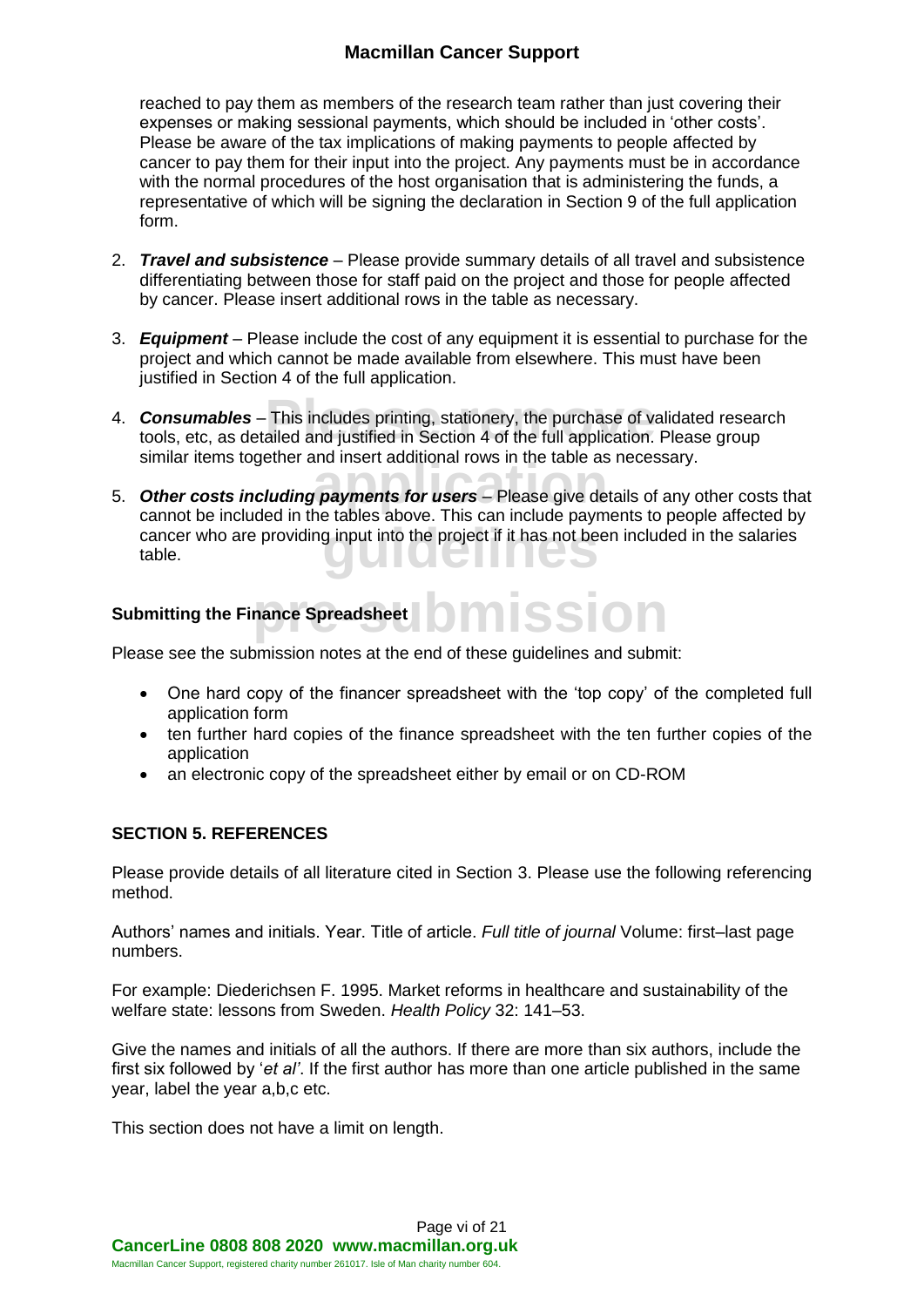#### **SECTION 6. CURRICULA VITAE FOR ALL NAMED APPLICANTS**

Please complete a **ONE-**page CV for **ALL NAMED APPLICANTS**. Where possible CVs should be tailored for relevance to the programme of work, and proposed role of the coapplicant.

Patient and carer applicants should note that the CV form is principally tailored for professionals so that parts of it may not apply, e.g. publications and grants. Under the first part on qualifications if you are bringing your experience as a person affected by cancer to the proposed project please state that but if you have other qualifications that are relevant please feel free to include them as well. Under the second part on positions held you can simply put *'user representative'*, *'person affected by cancer'* or whatever other term you feel comfortable with as you have done in Section 1 giving your details. However, if you are a member of a patient or carer representative organisation or group and feel that is relevant to the proposed research please include it.

#### **Each CV must not exceed one page**

#### **SECTION 7. TEAM EXPERTISE**

proposal relates to prior expertise and experience must be clearly articulated.<br>This section must not exceed 1 page. The experience and track record of the team in the proposed topic area and how this

#### **This section must not exceed 1 page.**

# **SECTION 8. DECLARATIONS AND CONFIRMATION OF COSTS**

This section must be completed with "wet ink" signatures from the lead applicant, each of the co-applicants, the administering institution(s) and the head of the host department, where co-applicants, the administering institution(s) and the head of the host department, where relevant, prior to submitting the application.

**produced**<br>**pre-submission to be funded you are required to gain ap**<br>ority within the organisation that will administer the func In order for your application to be funded you are required to gain approval from the relevant authority within the organisation that will administer the funding to ensure that the costs submitted are agreed by that host organisation as an accurate estimate of the cost of undertaking the proposed research. This approval must be given in the form of a "wet ink" signature. Failure to submit this agreement will result in your application not being able to be funded should it be selected after peer review and assessment.

Please note that Macmillan can only pay a grant to an organisation or institution, e.g. NHS Trust, University, company, charity. Therefore there must be a host organisation that will administer the funds if an award is made.

If NHS facilities, staff or patients are to be involved in the research and the Trust or PCT involved is not the administrative organisation then please submit a signed letter of support from the NHS organisation indicating approval for the research to take place as proposed.

Section 8 is in four parts:

- 8.1, Declaration signed by the Lead Applicant
- 8.2, Confirmation of costs this must be signed by an authorised signatory of the host institution
- 8.3, Declarations by Co-applicants all co-applicants must sign
- 8.4, Declaration by Head of Department (where relevant) where the research is to be based in an academic or clinical (NHS) department the head of that department must sign to indicate that they approve the research taking part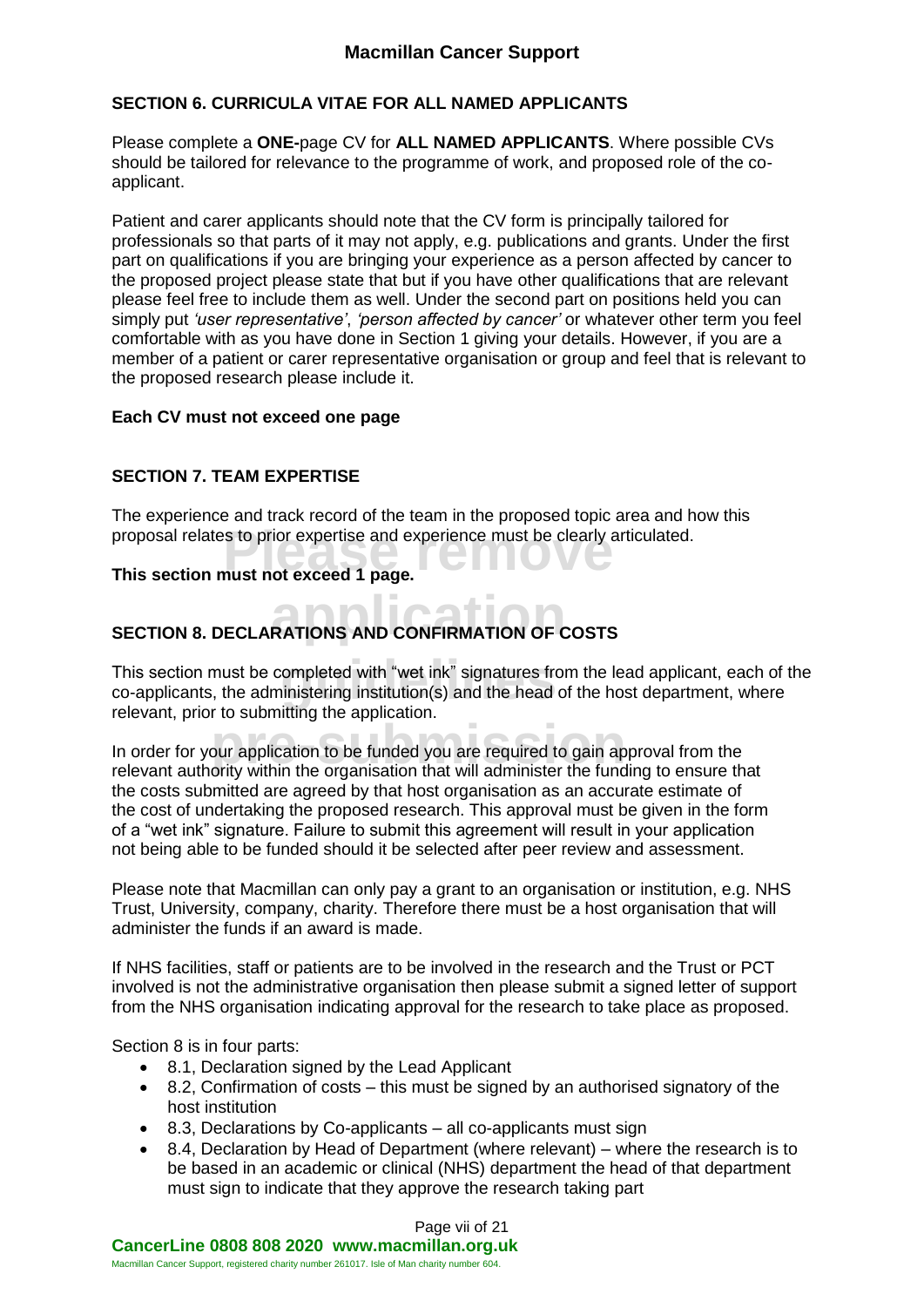#### **GENERAL POINTS FOR COMPLETING THE FORM**

- 1. All text must appear within the space laid out in the form tables and should have a minimum font size of 11 points ('Arial' font preferred).
- 2. Please remove the guidance notes from the form prior to submission and ensure that the pagination is correct in the format 'page x of y'
- 3. **It is particularly important to check that you have not exceeded the length limits for Sections 2 and 3 and for the CVs.**
- 4. Please retain both a paper and an electronic copy of the form that you submit.
- 5. Please note we cannot accept faxed submissions, or hand written proposals.
- 6. The 'top copy' of the completed form with the 'wet ink' signatures and finance spreadsheet should be submitted together with 10 copies plus with an electronic copy on CD Rom or by email.
- n CD Rom or by email.<br>p copy' should be single-sided and not bound or staple<br>c file wallet or similar 7. The 'top copy' should be single-sided and not bound or stapled. Please enclose it in a plastic file wallet or similar
- 8. Please ensure that your 10 copies are collated correctly, photocopied **double-side**<br>and stapled **(please do not bind or add unnecessary cover sheets).**<br>9. Please ensure that the copy submitted on disk or CD is saved in 8. Please ensure that your 10 copies are collated correctly, photocopied **double-sided,** and stapled **(please do not bind or add unnecessary cover sheets).**
- 97, 2000 or XP, or Rich Text Format.
- 10. Please ensure (if necessary at this stage) that your proposed research complies with<br>the Research Governance Framework, which can be found on the Department of the Research Governance Framework, which can be found on the Department of Health website [\(www.dh.gov.uk\)](http://www.dh.gov.uk/)
- 11. As we will not accept late applications it is important that you make appropriate<br>arrangements to ensure that the documents arrive in our office prior to the closii<br>date and time. It is advisable to have the applicatio arrangements to ensure that the documents arrive in our office prior to the closing date and time. It is advisable to have the application documents delivered by a 'guaranteed delivery time' prior to the closing date and time.
- 12. Please clearly label the outside of the envelope in which you submit your proposal with the following: **Macmillan Cancer Support User-led Research Grant Competition**. This will enable us to identify proposals and keep them aside so that they may all be opened together after the closing date and time. **.**

#### **SUBMITTING YOUR PROPOSAL**

### **The deadline for submission is 12.00 on Monday 11th February 2008**

**Please submit 10 hard copies (double sided) of the completed form and spreadsheet and an electronic copy of the form and spreadsheet either by email or on CD-Rom to:**

> **Dr Jim Elliott Head of Research Macmillan Cancer Support 89 Albert Embankment London SE1 7UQ**

#### **Please mark the envelope:**

#### **Macmillan Cancer Support User-led Research Grant Competition**

**Email for electronic copies: [jelliott@macmillan.org.uk](mailto:jelliott@macmillan.org.uk)**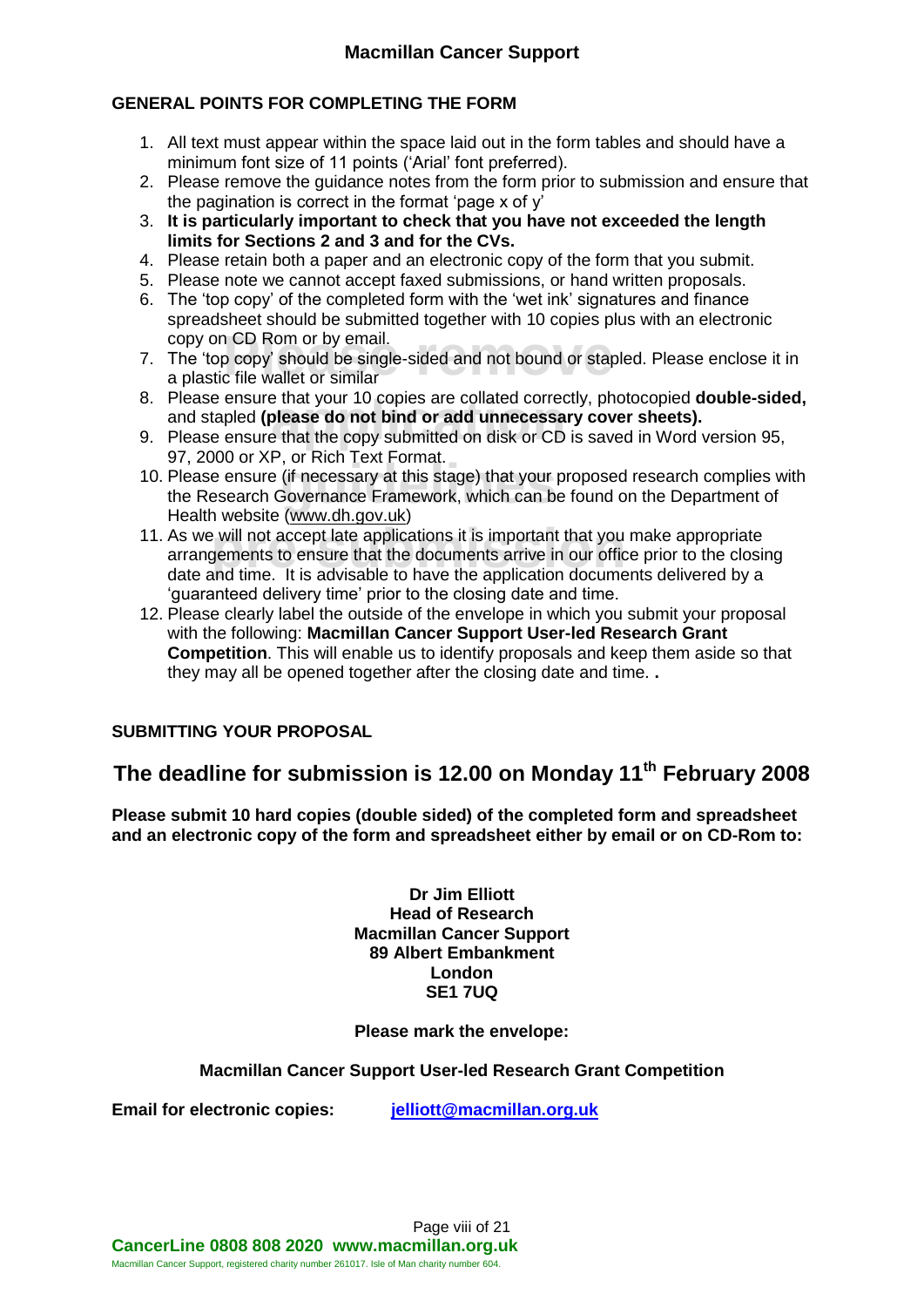## **FULL APPLICATION FORM**

**Before completing, please read the guidance notes carefully and remove them prior to submitting the completed form.**

**Please use minimum font size of 11 point ('Arial' font preferred).**

#### **SECTION 1. SUMMARY OF THE PROPOSAL/PROPOSAL APPLICANTS**

**Project title:** (please use something short and informative that avoids technical terms):

| <b>Proposed start date</b>                                                                                                                                                                                                                  | <b>Duration in months:</b> |                   | <b>Total funding requested:</b> |                  |  |
|---------------------------------------------------------------------------------------------------------------------------------------------------------------------------------------------------------------------------------------------|----------------------------|-------------------|---------------------------------|------------------|--|
|                                                                                                                                                                                                                                             |                            |                   |                                 |                  |  |
| Lead applicant details (to whom all correspondence will be addressed):                                                                                                                                                                      |                            |                   |                                 |                  |  |
| Name                                                                                                                                                                                                                                        | <b>Title</b>               | <b>First name</b> |                                 | Last name        |  |
| Post held                                                                                                                                                                                                                                   |                            |                   |                                 |                  |  |
| Organisation                                                                                                                                                                                                                                |                            |                   |                                 |                  |  |
| <b>Address</b>                                                                                                                                                                                                                              |                            |                   |                                 |                  |  |
|                                                                                                                                                                                                                                             |                            |                   |                                 |                  |  |
| Postcode                                                                                                                                                                                                                                    |                            |                   |                                 |                  |  |
| Tel. No.                                                                                                                                                                                                                                    |                            |                   |                                 |                  |  |
| Fax No.                                                                                                                                                                                                                                     |                            |                   |                                 |                  |  |
| Email                                                                                                                                                                                                                                       |                            |                   |                                 |                  |  |
| Disciplinary contribution or other relevant expertise (e.g. patient or carer, health economics,<br>qualitative research methods, statistics, organisational sociology, library informatics, clinical practice etc.)<br>and role in project: |                            |                   |                                 |                  |  |
| Number of additional applicants:                                                                                                                                                                                                            |                            |                   |                                 |                  |  |
| Other applicant details:                                                                                                                                                                                                                    |                            |                   |                                 |                  |  |
| 1. Name                                                                                                                                                                                                                                     | <b>Title</b>               | <b>First name</b> |                                 | Last name        |  |
| Post held                                                                                                                                                                                                                                   |                            |                   |                                 |                  |  |
| Organisation                                                                                                                                                                                                                                |                            |                   |                                 |                  |  |
| Disciplinary contribution or other relevant expertise and role in project:                                                                                                                                                                  |                            |                   |                                 |                  |  |
|                                                                                                                                                                                                                                             |                            |                   |                                 |                  |  |
| 2. Name                                                                                                                                                                                                                                     | <b>Title</b>               | <b>First name</b> |                                 | <b>Last name</b> |  |
| Post held                                                                                                                                                                                                                                   |                            |                   |                                 |                  |  |
| Organisation                                                                                                                                                                                                                                |                            |                   |                                 |                  |  |
| Disciplinary contribution or other relevant expertise and role in project:                                                                                                                                                                  |                            |                   |                                 |                  |  |
|                                                                                                                                                                                                                                             |                            |                   |                                 |                  |  |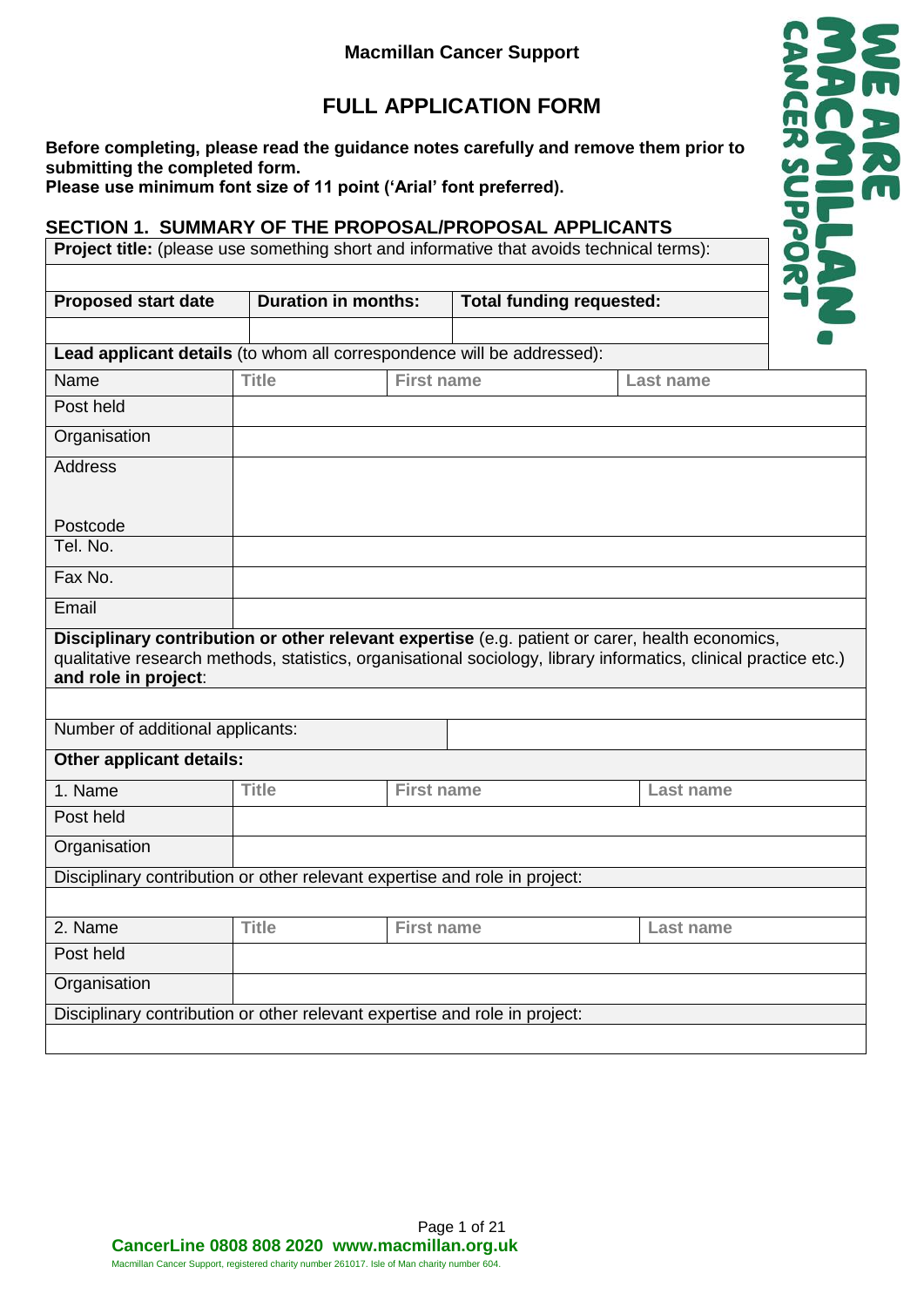| 3. Name                                                                    | <b>Title</b> | <b>First name</b> |        | <b>Last name</b> |
|----------------------------------------------------------------------------|--------------|-------------------|--------|------------------|
| Post held                                                                  |              |                   |        |                  |
|                                                                            |              |                   |        |                  |
| Organisation                                                               |              |                   |        |                  |
| Disciplinary contribution or other relevant expertise and role in project: |              |                   |        |                  |
|                                                                            |              |                   |        |                  |
| 4. Name                                                                    | <b>Title</b> | <b>First name</b> |        | Last name        |
| Post held                                                                  |              |                   |        |                  |
| Organisation                                                               |              |                   |        |                  |
| Disciplinary contribution or other relevant expertise and role in project: |              |                   |        |                  |
|                                                                            |              |                   |        |                  |
| 5. Name                                                                    | <b>Title</b> | <b>First name</b> |        | Last name        |
| Post held                                                                  |              |                   |        |                  |
| Organisation                                                               |              |                   |        |                  |
| Disciplinary contribution or other relevant expertise and role in project: |              |                   |        |                  |
|                                                                            |              |                   |        |                  |
| 6. Name                                                                    | <b>Title</b> | <b>First name</b> |        | <b>Last name</b> |
| Post held                                                                  |              |                   |        |                  |
| Organisation                                                               |              |                   |        |                  |
| Disciplinary contribution or other relevant expertise and role in project: |              |                   |        |                  |
|                                                                            |              |                   |        |                  |
| Please suggest 3 people who may be approached to peer review the proposal: |              |                   |        |                  |
| Name:                                                                      |              |                   | Email: |                  |
| Name:                                                                      |              |                   | Email: |                  |
| Name:                                                                      |              |                   | Email: |                  |

**(Please add additional pages if necessary)**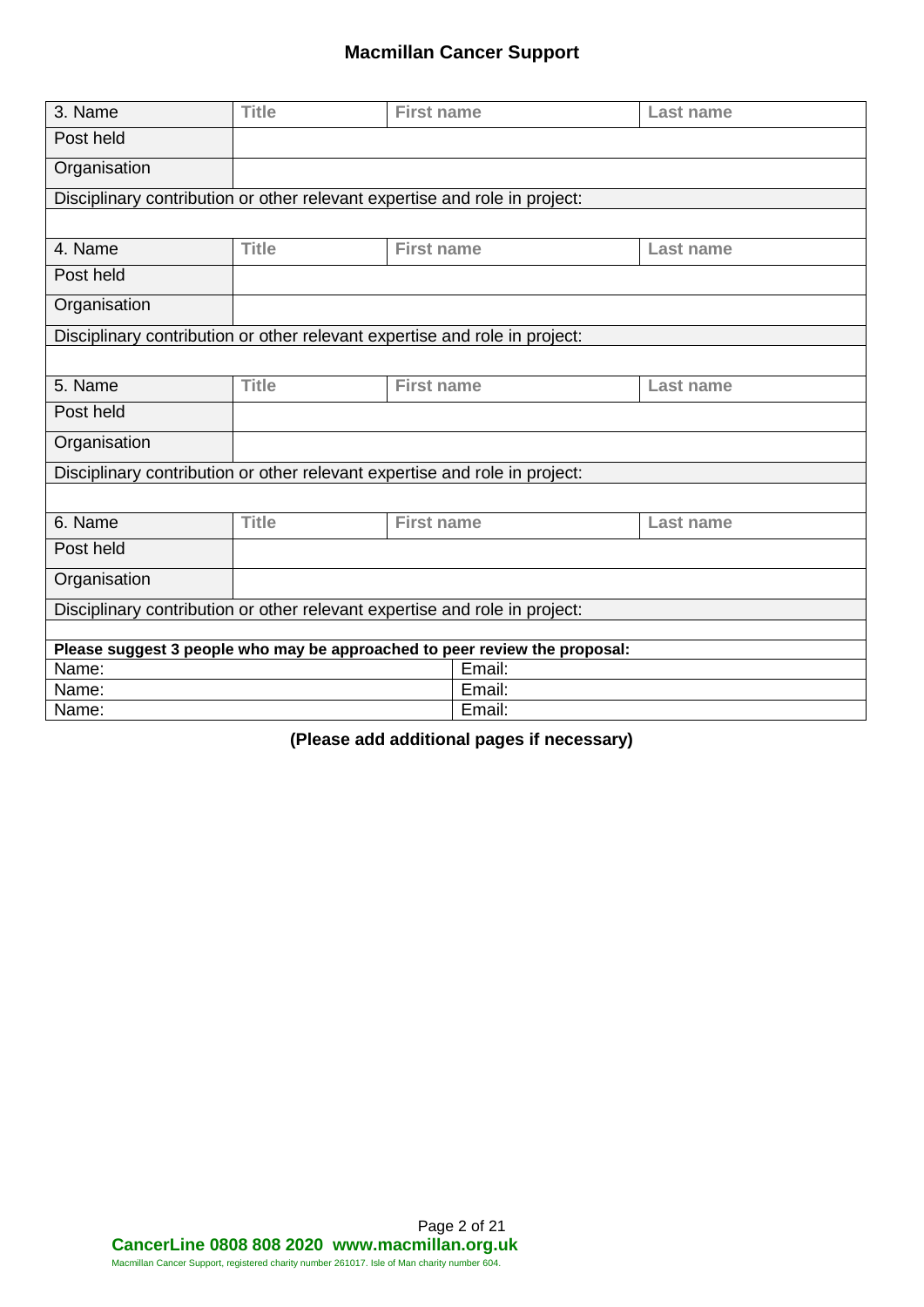#### **SECTION 2. SUMMARY OF THE PROPOSED RESEARCH**

Please use a minimum font size of 11 point ('Arial' font). You may change the balance of space used in each

| sub-section but do not exceed 1 page of A4.<br>2.1. Background |  |
|----------------------------------------------------------------|--|
|                                                                |  |
|                                                                |  |
|                                                                |  |
|                                                                |  |
|                                                                |  |
|                                                                |  |
|                                                                |  |
|                                                                |  |
|                                                                |  |
|                                                                |  |
|                                                                |  |
|                                                                |  |
| <b>2.2. Aims</b>                                               |  |
|                                                                |  |
|                                                                |  |
|                                                                |  |
|                                                                |  |
|                                                                |  |
|                                                                |  |
|                                                                |  |
|                                                                |  |
|                                                                |  |
|                                                                |  |
|                                                                |  |
|                                                                |  |
| 2.3. Plan of investigation                                     |  |
|                                                                |  |
|                                                                |  |
|                                                                |  |
|                                                                |  |
|                                                                |  |
|                                                                |  |
|                                                                |  |
|                                                                |  |
|                                                                |  |
|                                                                |  |
|                                                                |  |
|                                                                |  |
| 2.4. Potential impact                                          |  |
|                                                                |  |
|                                                                |  |
|                                                                |  |
|                                                                |  |
|                                                                |  |
|                                                                |  |
|                                                                |  |

**Please ensure that Section 2 has NOT exceeded 1 page of A4.**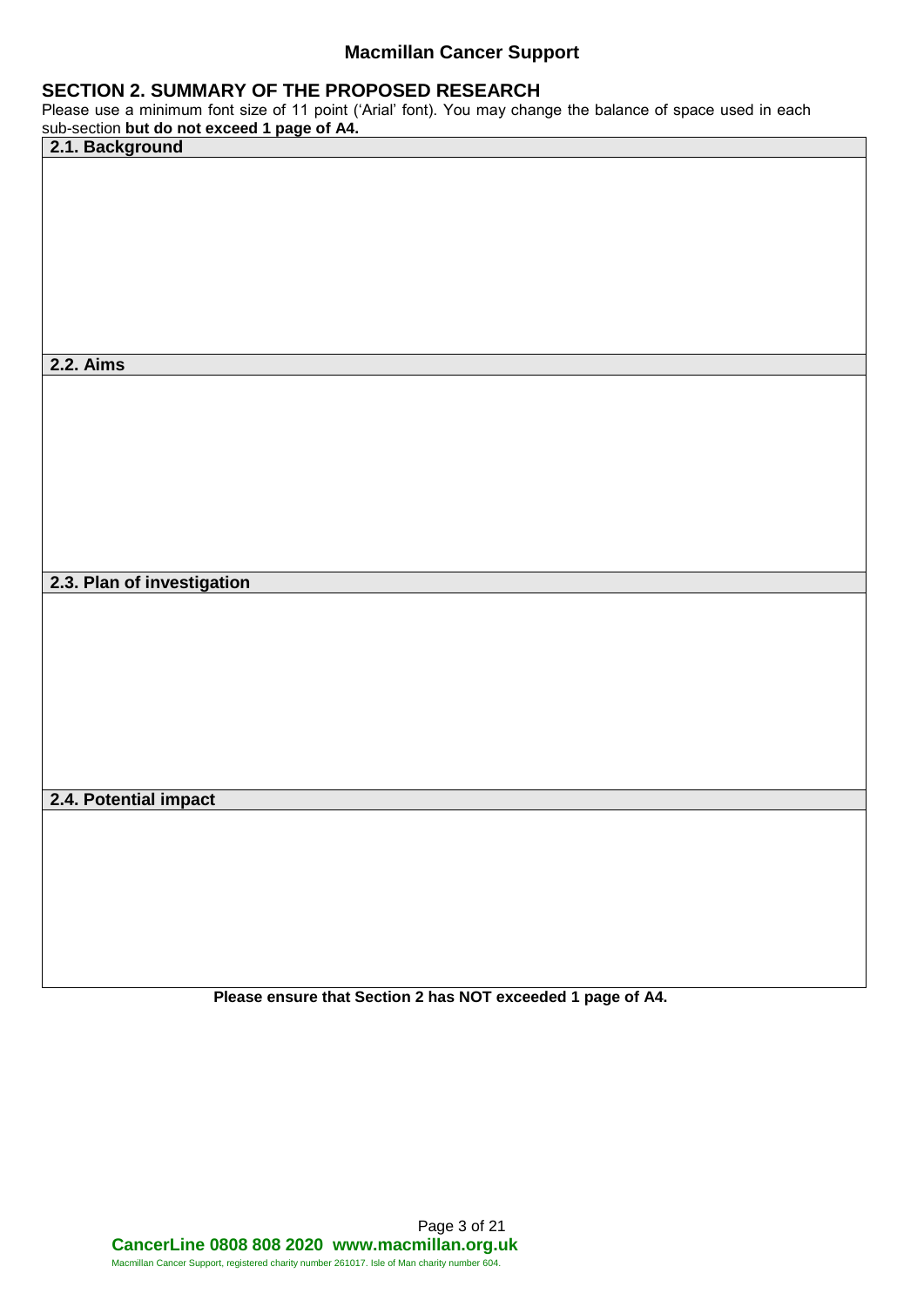#### **SECTION 3. DETAILS OF PROPOSED RESEARCH**

Please use a minimum font size of 11 point ('Arial' font). You may change the balance of space used in each sub-section **but do not exceed 5 pages of A4 in total.**

| 3.1. Background                |  |
|--------------------------------|--|
|                                |  |
|                                |  |
|                                |  |
|                                |  |
|                                |  |
|                                |  |
|                                |  |
|                                |  |
|                                |  |
|                                |  |
|                                |  |
|                                |  |
|                                |  |
| <b>3.2. Aims</b>               |  |
|                                |  |
|                                |  |
|                                |  |
|                                |  |
|                                |  |
|                                |  |
|                                |  |
|                                |  |
|                                |  |
|                                |  |
|                                |  |
|                                |  |
|                                |  |
| 3.3. Research plan and methods |  |
|                                |  |
|                                |  |
|                                |  |
|                                |  |
|                                |  |
|                                |  |
|                                |  |
|                                |  |
|                                |  |
|                                |  |
|                                |  |
|                                |  |
|                                |  |
|                                |  |
|                                |  |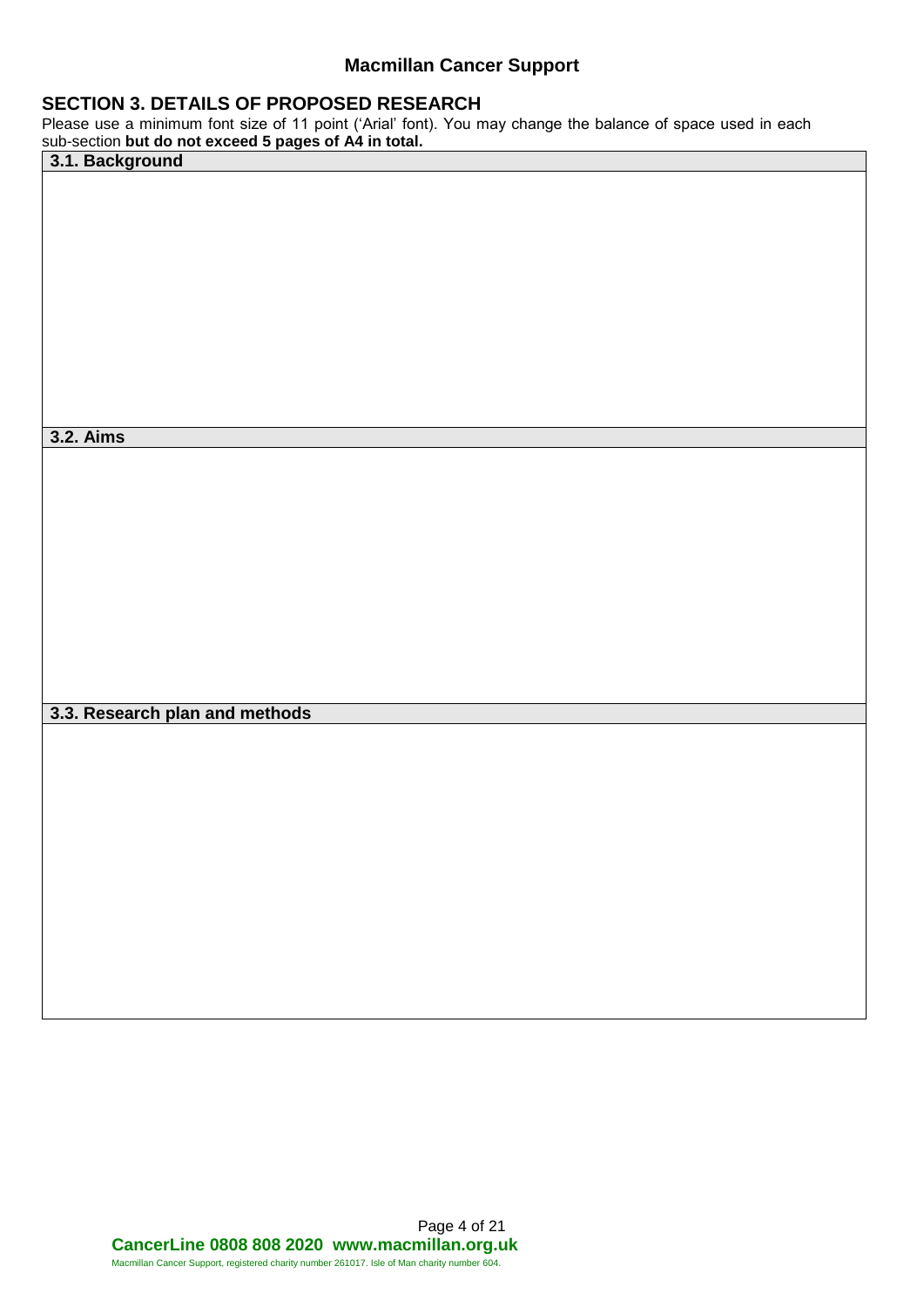| 3.4. User involvement                                                                                                                    |              |               |                            |
|------------------------------------------------------------------------------------------------------------------------------------------|--------------|---------------|----------------------------|
|                                                                                                                                          |              |               |                            |
|                                                                                                                                          |              |               |                            |
|                                                                                                                                          |              |               |                            |
|                                                                                                                                          |              |               |                            |
|                                                                                                                                          |              |               |                            |
|                                                                                                                                          |              |               |                            |
|                                                                                                                                          |              |               |                            |
|                                                                                                                                          |              |               |                            |
|                                                                                                                                          |              |               |                            |
|                                                                                                                                          |              |               |                            |
|                                                                                                                                          |              |               |                            |
|                                                                                                                                          |              |               |                            |
|                                                                                                                                          |              |               |                            |
| 3.5. Proposed level and nature of user involvement                                                                                       |              |               |                            |
| Please tick all relevant boxes                                                                                                           |              |               |                            |
|                                                                                                                                          | Consultation | Collaboration | User led / user controlled |
| Development of the grant application                                                                                                     |              |               |                            |
| Design and management of the research                                                                                                    |              |               |                            |
| Undertaking the research                                                                                                                 |              |               |                            |
| Analysis                                                                                                                                 |              |               |                            |
| Dissemination of research findings                                                                                                       |              |               |                            |
| <b>Consultation</b>                                                                                                                      |              |               |                            |
| Researchers consult members of the public about the research e.g. through individual contacts, one-off meetings.<br><b>Collaboration</b> |              |               |                            |
| This includes active, on-going partnerships between researchers and members of the public e.g. involvement of                            |              |               |                            |
| members of the public on the project steering group, or as research partners on a project.                                               |              |               |                            |
| User led / user controlled                                                                                                               |              |               |                            |
| Members of the public lead the research and are in control of the research. This is often, through a community or                        |              |               |                            |
| voluntary organisation led by service users.                                                                                             |              |               |                            |
| 3.6. Project plan and management                                                                                                         |              |               |                            |
|                                                                                                                                          |              |               |                            |
|                                                                                                                                          |              |               |                            |
|                                                                                                                                          |              |               |                            |
|                                                                                                                                          |              |               |                            |
|                                                                                                                                          |              |               |                            |
|                                                                                                                                          |              |               |                            |
| 3.7. Methods of disseminating and implementing the findings                                                                              |              |               |                            |
|                                                                                                                                          |              |               |                            |
|                                                                                                                                          |              |               |                            |
|                                                                                                                                          |              |               |                            |
|                                                                                                                                          |              |               |                            |
|                                                                                                                                          |              |               |                            |
|                                                                                                                                          |              |               |                            |
|                                                                                                                                          |              |               |                            |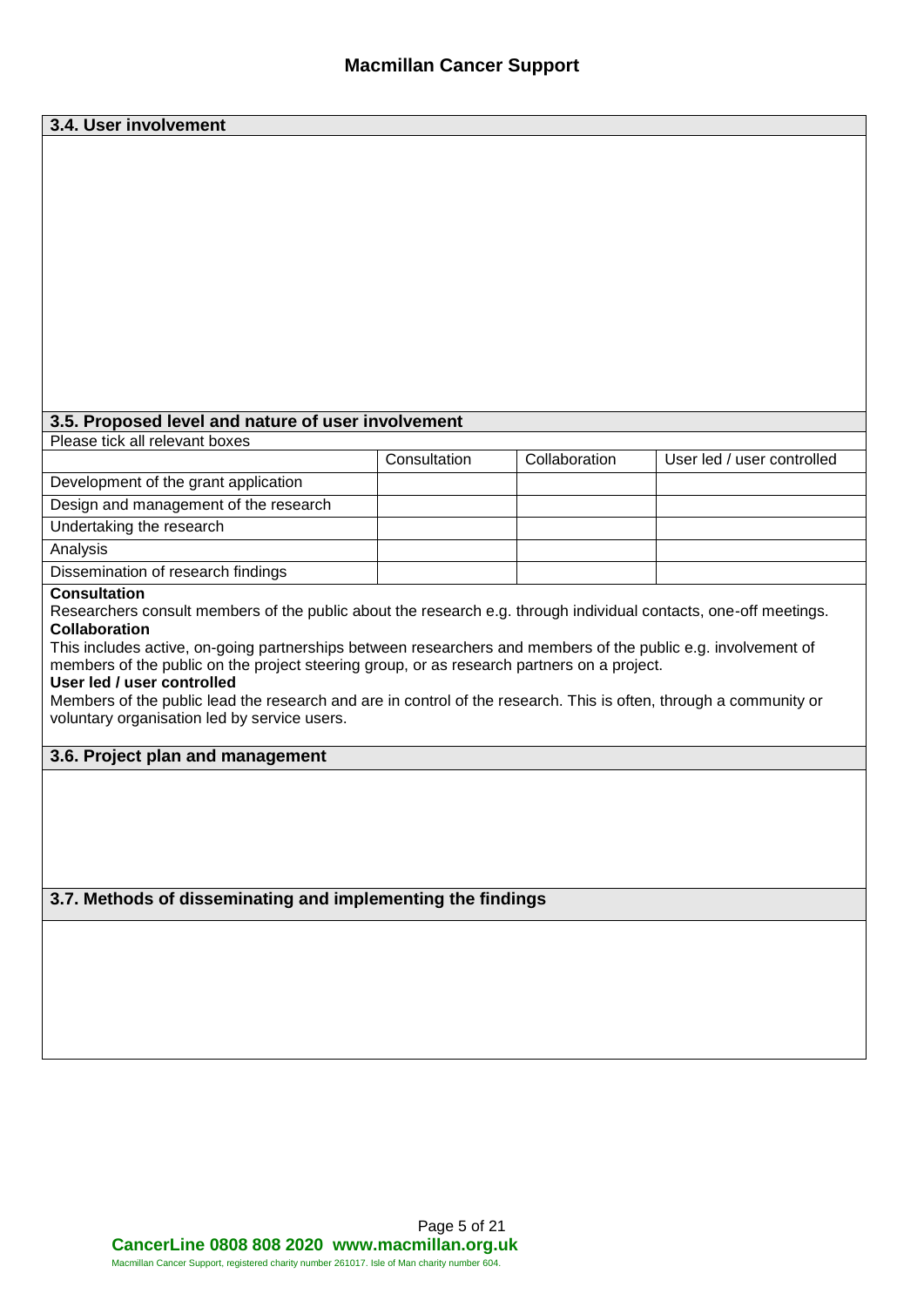#### **3.8. Ethical approval**

Please indicate whether ethical approval is necessary and give details of approvals and permissions sought. This should include the authority applied to, whether in preparation, submitted or date of approval, reference number etc.

#### **3.9. Declaration concerning other applications**

If this or a similar proposal has been submitted to any other funding organisation please give details including the body applied to, when it was submitted, the outcome and if it was unsuccessful please indicate why

**Please ensure that Section 3 has NOT exceeded 5 pages of A4**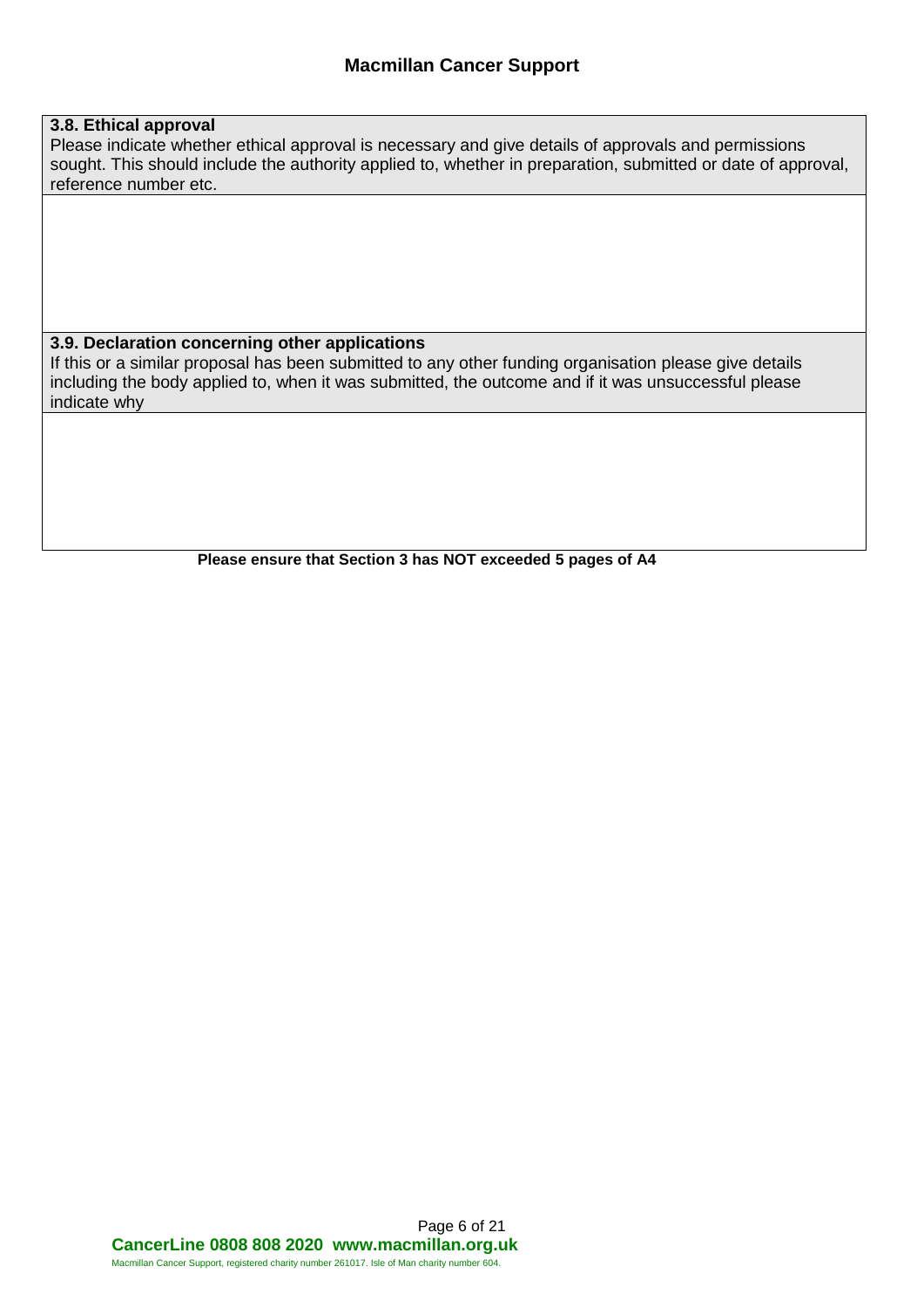#### **SECTION 4. FINANCIAL DETAILS**

Please give the **total amount** (max £60,000) applied for from the accompanying Excel financial spreadsheet and then itemize and **justify** each item, i.e. staff and non staff costs, equipment, travel and subsistence costs and any other costs (i.e. why you need each item and the amount requested).

#### **This section does not have a length limit**.

Page 7 of 21 **CancerLine 0808 808 2020 www.macmillan.org.uk** Macmillan Cancer Support, registered charity number 261017. Isle of Man charity number 604.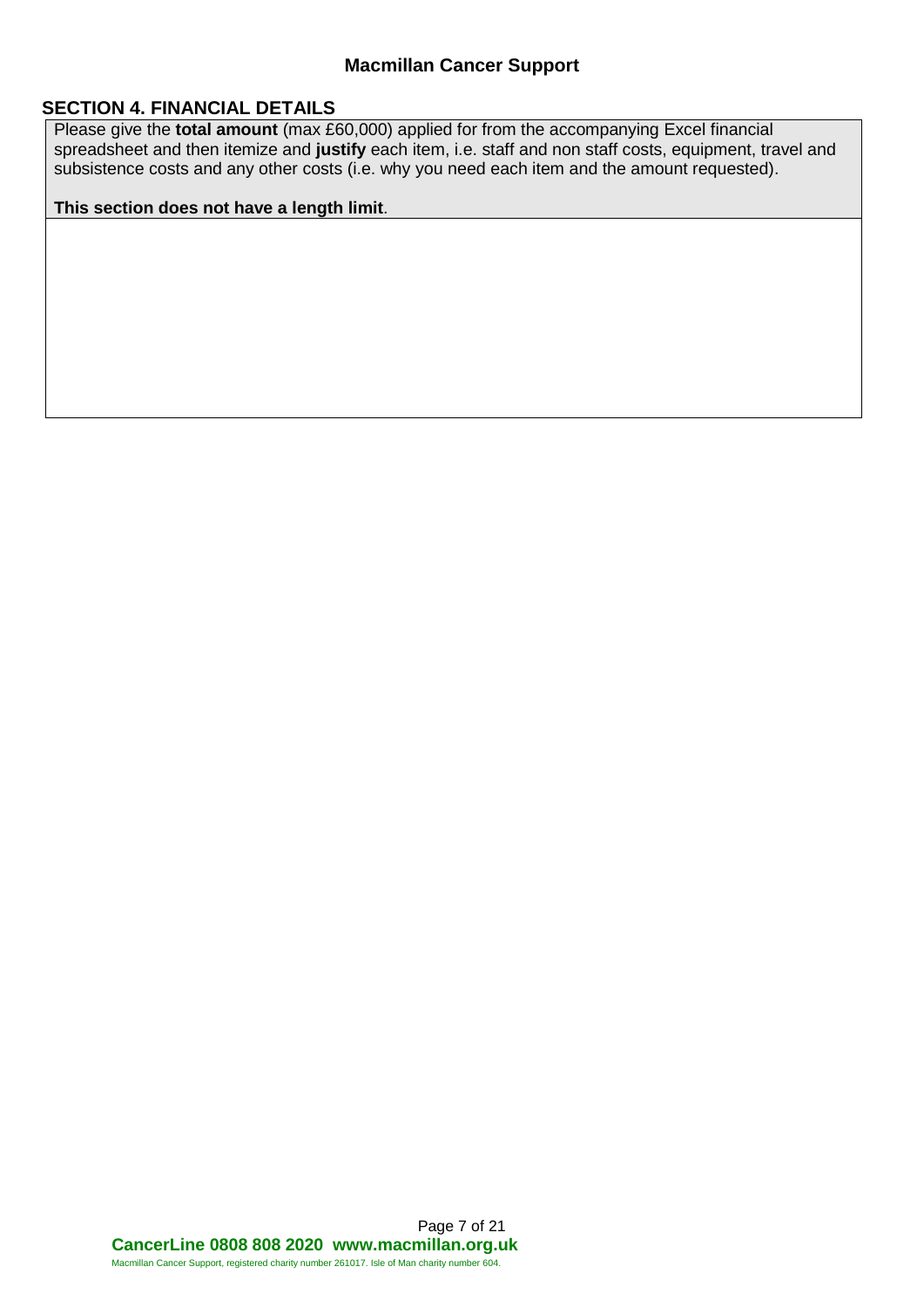#### **SECTION 5. REFERENCES**

Please provide details of all literature cited in Section 3. This section does not have a length limit.

Page 8 of 21 **CancerLine 0808 808 2020 www.macmillan.org.uk** Macmillan Cancer Support, registered charity number 261017. Isle of Man charity number 604.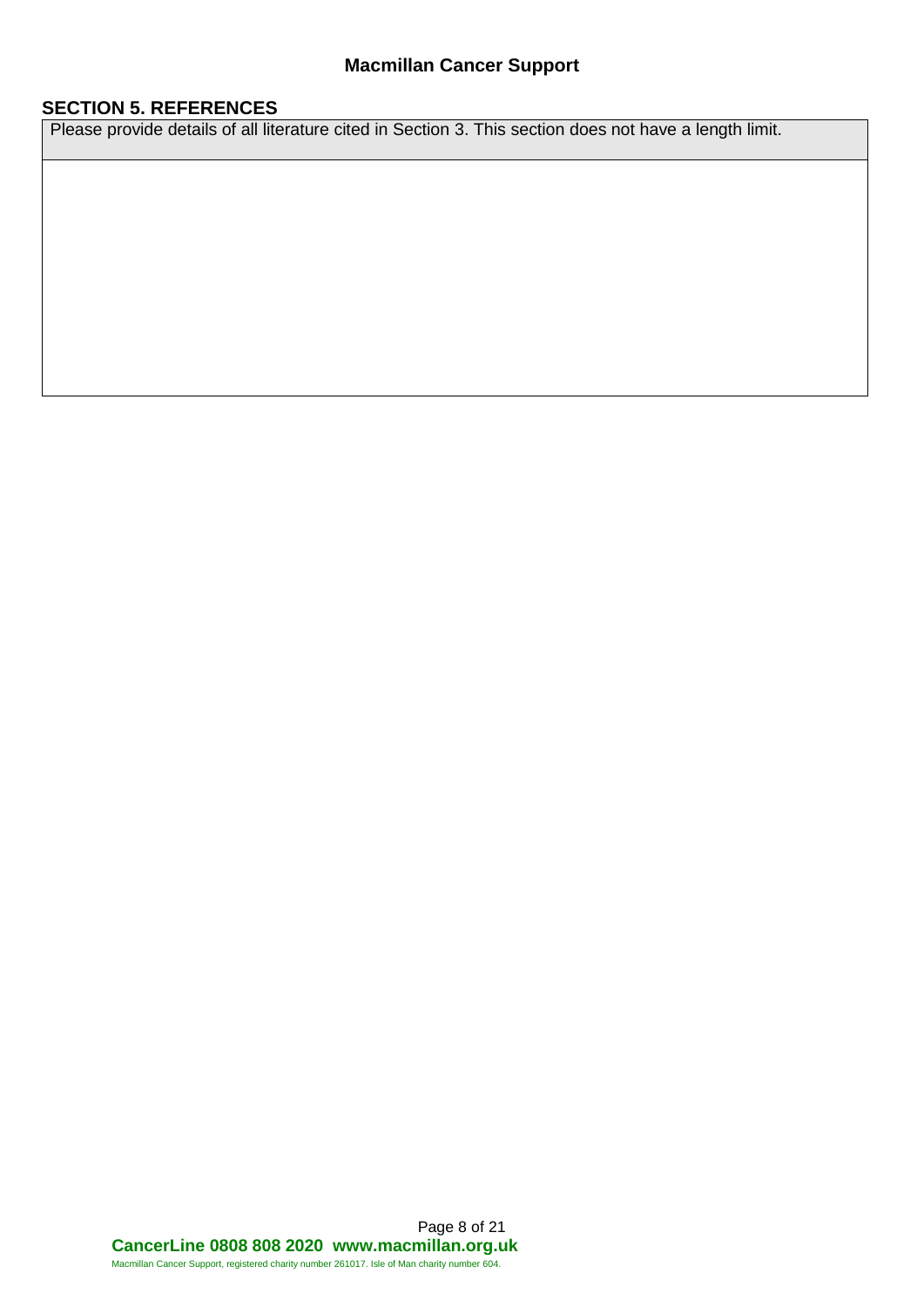#### **SECTION 6. CURRICULA VITAE FOR ALL NAMED APPLICANTS (Maximum 1-page per applicant)**

| applically                                                                                                                                        |              |                   |           |
|---------------------------------------------------------------------------------------------------------------------------------------------------|--------------|-------------------|-----------|
| Name                                                                                                                                              | <b>Title</b> | <b>First name</b> | Last name |
| Degree subject /<br>professional or other<br>relevant qualifications<br>(which for patients<br>and carers includes<br>cancer experience)          |              |                   |           |
| Present and previous<br>positions held. For<br>patients and carers<br>list any representative<br>responsibilities /<br>positions /<br>memberships |              |                   |           |
| Selected relevant<br>publications (where<br>appropriate)                                                                                          |              |                   |           |
| Selected relevant<br>current and recent<br>research grants<br>(where appropriate)                                                                 |              |                   |           |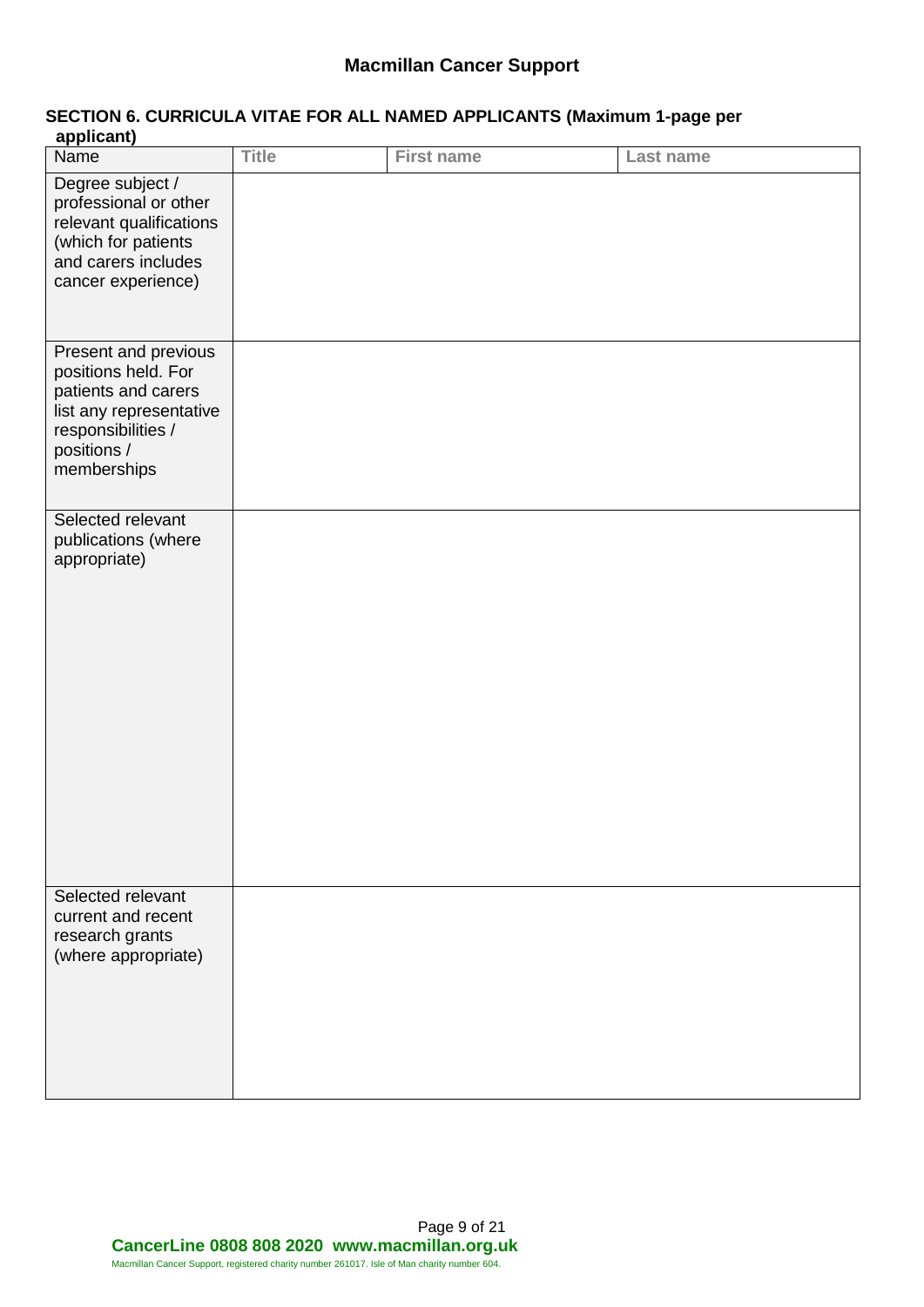#### **SECTION 7. TEAM EXPERTISE**

Please state the track record of the team in the priority area and how this proposal relates to prior expertise and experience **(do not exceed 1 page A4)**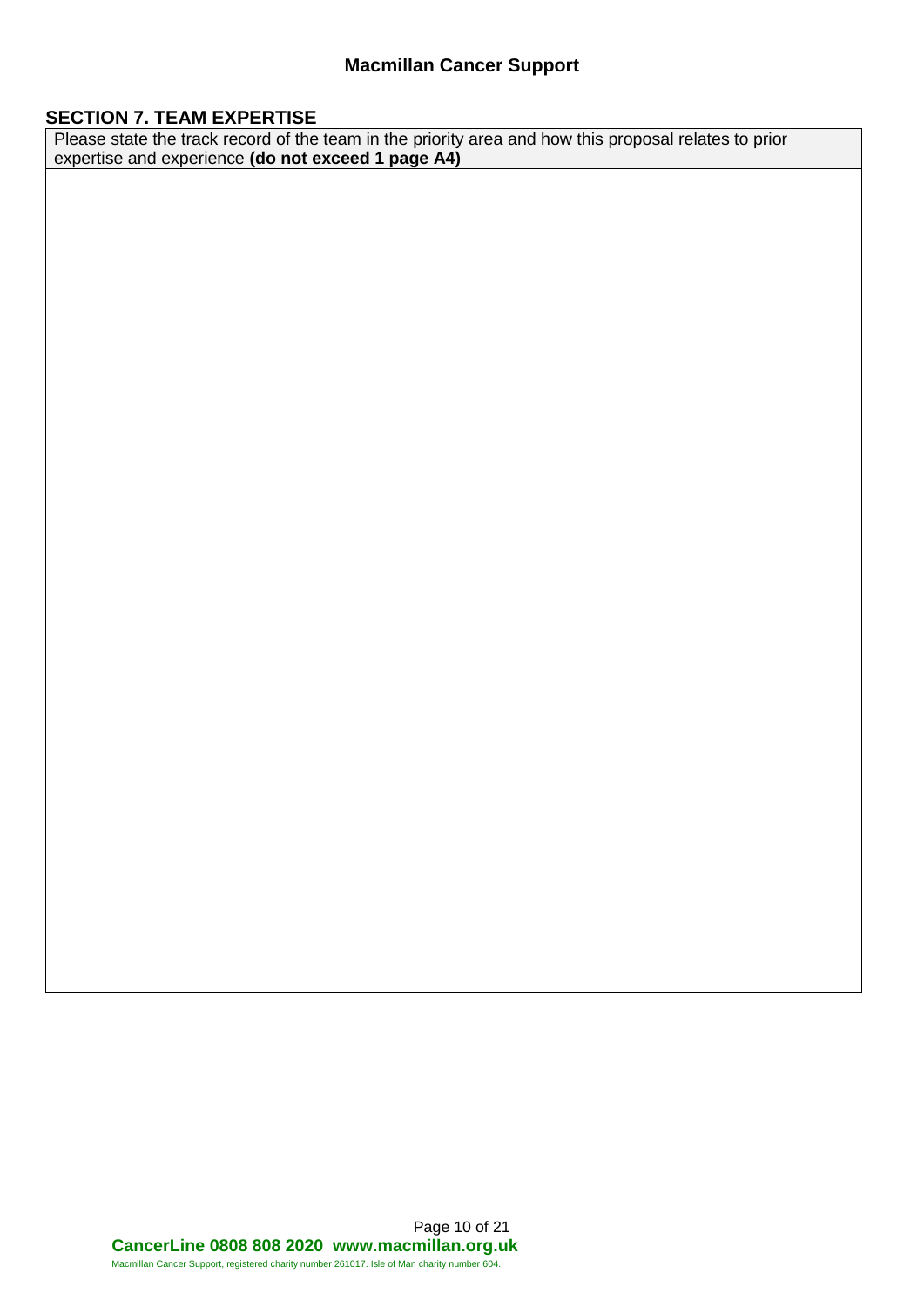#### **SECTION 8. DECLARATIONS AND CONFIRMATION OF COSTS**

**In order to approve an award a signed declaration is required from each of the named co-applicants, the administering organisation(s) and, where relevant the head of the host academic or clinical department.**

#### **8.1 DECLARATION BY THE LEAD APPLICANT**

*"I declare that all the co-applicants named in this application have been properly consulted by me, the Lead Applicant, and that all are in general agreement to participate in the manner indicated.*

*I further declare that this proposal has been discussed internally with the relevant authorities within the proposed host institution(s), and that these authorities are supportive of the proposed work and have given agreement to my lead role in taking the project forwards"*

**Signature of Lead Applicant: ………………………………………………………………….**

**Date:………………………………………………………………………………………...**

#### **8.2. CONFIRMATION OF COSTS**

**In order for your application to be funded you are required to gain approval from the relevant authority within the organisation that will administer the funding to ensure that the costs submitted are agreed by the host organisation as an accurate estimate of the cost of undertaking the proposed research. This approval must be given in the form of a "wet ink" signature. Failure to submit this agreement will result in your application not being able to be funded should it be selected after peer review and assessment.**

| <b>Host Institution:</b>    |                                                                                               |
|-----------------------------|-----------------------------------------------------------------------------------------------|
| <b>Institutional stamp:</b> |                                                                                               |
|                             |                                                                                               |
|                             |                                                                                               |
|                             |                                                                                               |
|                             |                                                                                               |
|                             |                                                                                               |
|                             | I agree that the costs submitted with respect to the above named application reflect the true |
|                             | cost of completing the research in the above application at the above named orgnisation.      |
| Signed:                     |                                                                                               |
| (Orgnisation                |                                                                                               |
| representative)             |                                                                                               |
| Date:                       |                                                                                               |
|                             |                                                                                               |
| Name:                       |                                                                                               |
|                             |                                                                                               |
| <b>Position:</b>            |                                                                                               |
|                             |                                                                                               |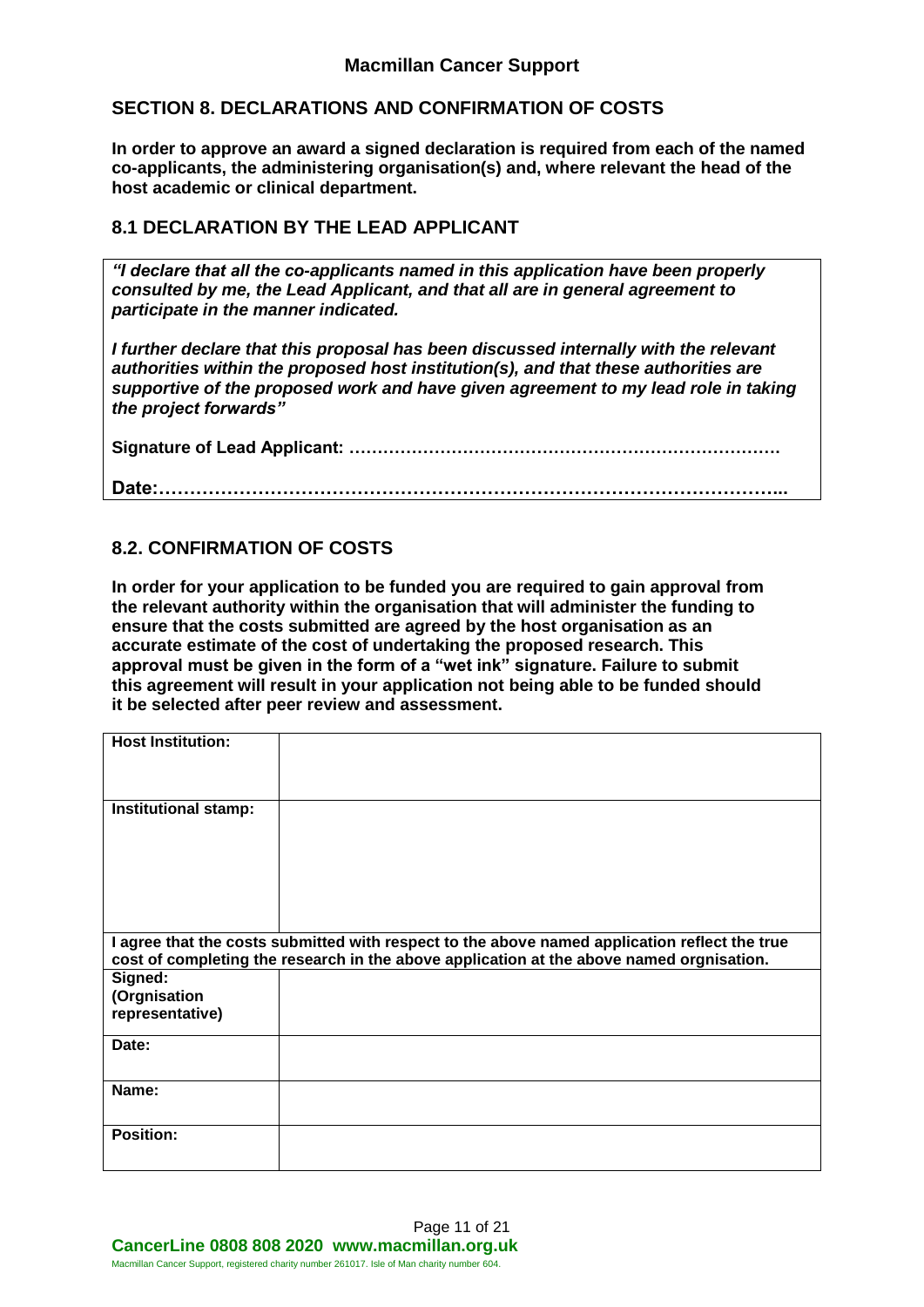#### **8.3. DECLARATIONS BY CO-APPLICANTS:**

| All Co-applicants must sign                                     |  |  |
|-----------------------------------------------------------------|--|--|
| Co-applicant 1:                                                 |  |  |
| I agree to participate in this project in the manner indicated. |  |  |
| Signed:                                                         |  |  |
|                                                                 |  |  |
|                                                                 |  |  |
|                                                                 |  |  |
| Date:                                                           |  |  |
| Name:                                                           |  |  |
|                                                                 |  |  |

| Co-applicant 2:                                                 |  |  |
|-----------------------------------------------------------------|--|--|
| I agree to participate in this project in the manner indicated. |  |  |
| Signed:                                                         |  |  |
|                                                                 |  |  |
|                                                                 |  |  |
|                                                                 |  |  |
| Date:                                                           |  |  |
| Name:                                                           |  |  |
|                                                                 |  |  |

| Co-applicant 3:                                                 |  |  |
|-----------------------------------------------------------------|--|--|
| I agree to participate in this project in the manner indicated. |  |  |
| Signed:                                                         |  |  |
|                                                                 |  |  |
|                                                                 |  |  |
|                                                                 |  |  |
| Date:                                                           |  |  |
| Name:                                                           |  |  |
|                                                                 |  |  |

| Co-applicant 4:                                                 |  |  |
|-----------------------------------------------------------------|--|--|
| I agree to participate in this project in the manner indicated. |  |  |
| Signed:                                                         |  |  |
|                                                                 |  |  |
|                                                                 |  |  |
|                                                                 |  |  |
| Date:                                                           |  |  |
| Name:                                                           |  |  |

| Co-applicant 5:                                                 |  |  |
|-----------------------------------------------------------------|--|--|
| I agree to participate in this project in the manner indicated. |  |  |
| Signed:                                                         |  |  |
|                                                                 |  |  |
|                                                                 |  |  |
|                                                                 |  |  |
| Date:                                                           |  |  |
| Name:                                                           |  |  |

| Co-applicant 6:                                                 |  |
|-----------------------------------------------------------------|--|
| I agree to participate in this project in the manner indicated. |  |
| Signed:                                                         |  |
|                                                                 |  |
|                                                                 |  |
|                                                                 |  |
| Date:                                                           |  |
| Name:                                                           |  |